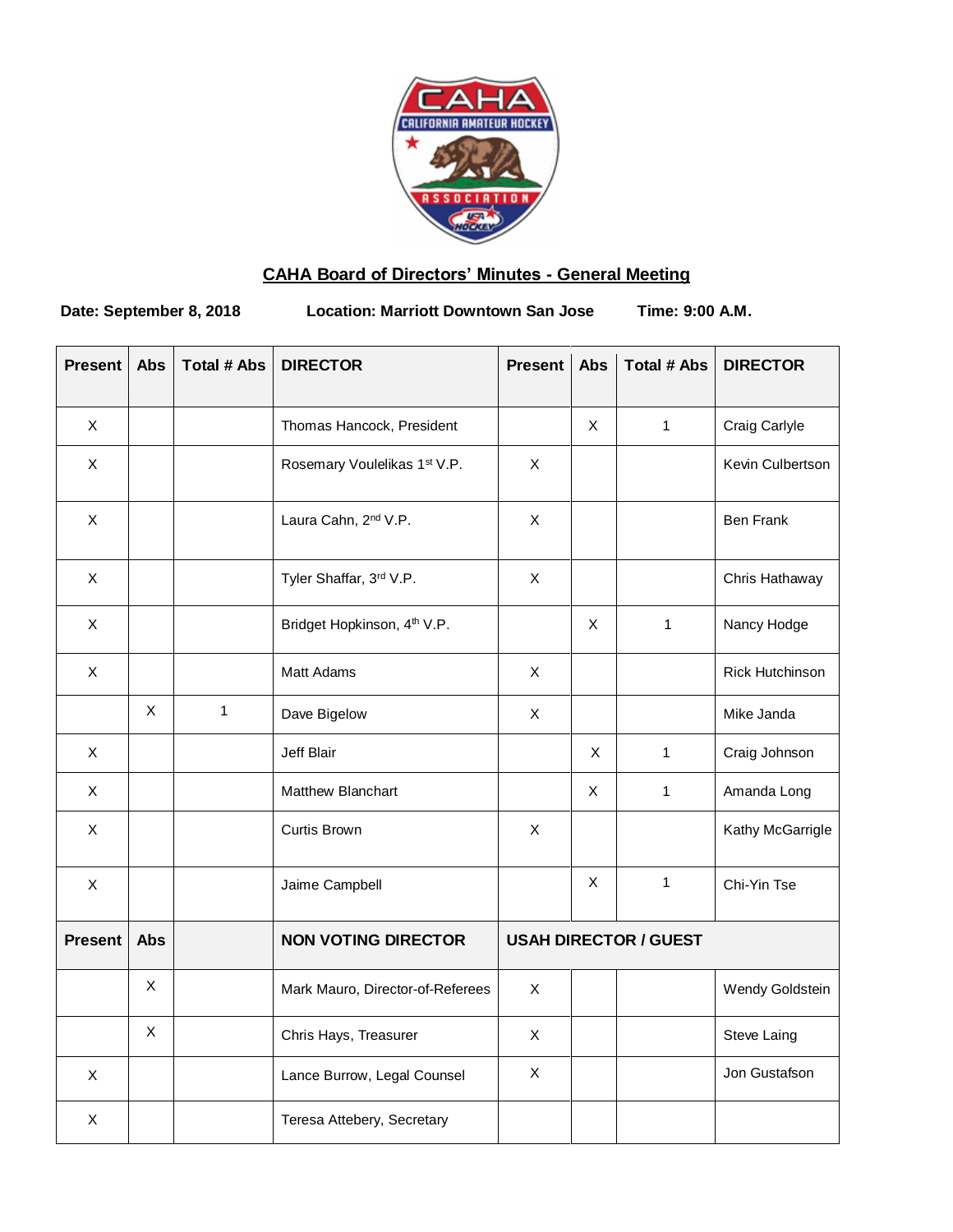Thomas Hancock called the meeting to order at 9:00 am. There are 15 directors present; therefore a quorum present.

Tom opened the meeting asking for a moment of silence for Brian Blumberg.

June minutes reviewed – Curtis Brown motioned to approve as presented. Second by Tyler Shaffar and **passed**

## **President's Report –Tom Hancock**

The 2018-19 season is underway. The Tier Jamboree over Labor Day weekend went well. There were a few teams playing proving games. 2 14U teams were relegated; 1 16U team withdrew. 12U and 14U will have 2 flights, 16U will have 1 flight. Final placement decisions will be coming mid next week.

Tom has accepted a position on the USA Hockey Adult League and wants to work to get all California Adult Leagues playing under USA Hockey.

Tom suggested a \$600 donation to Sandy Blumberg in memory of her son Brian who recently passed away. Kathy McGarrigle motioned to approve donation. Second by Bridget Hopkinson and **passed**

## **Financial Report – Chris Hays**

Chris Hays was unable to attend. There will be a USA Hockey audit in October. It is a 3 week process which is very exhaustive.

CAHA CD's have come to term. Tom is suggesting to move them to the USA Hockey fund which is low risk. Kevin Culbertson motioned to approve this transition; second by Bridget Hopkinson and **passed**

#### **Member Services; Screening; SafeSport – Jaime Campbell Member Services 2018-19 STATUS**

- 1) Renewals to date:
	- a) Total collected: \$16,050
	- b) Registration: 56/82 paid organizations
- 2) Registration is due by 9/30/2018
	- a) Correspondence goes to the person listed as the Club President or GM
	- b) Reminders have gone out and will weekly until Sept. 30, then notices of noncompliance will go out.

# **SCREENING PROGRAM (NCSI)**

- I. Historical: CAHA has screened over 6500 members to date (since inception of screening program)
- II. Current: just under 3600 active screened members
- III. Reminders:
	- I. ID must be uploaded DL or Passport
	- II. Legal name must be used (must match ID); must also match USAH registration
	- III. Process is automated no manual entry
	- IV. Any prior legal activity will likely show up and cause a delay

#### **SafeSport: National Update Changes Training The New Law**

*The Protecting Young Victims from Sexual Abuse and Safe Sport Authorization Act of 2017*

- How the law impacts NGB's:
	- Mandatory Reporting of child physical and sexual abuse
	- Who is a Mandatory Reporter? *Any adult authorized by an NGB to interact with minors/any adult who holds a position in a youth sports organization with access to minor athletes.*
	- Penalties for non-reporting are both State and Federal, Civil and Criminal
	- Required monthly reporting of all affiliates to USAH
	- SafeSport records will be **audited** by the USCSS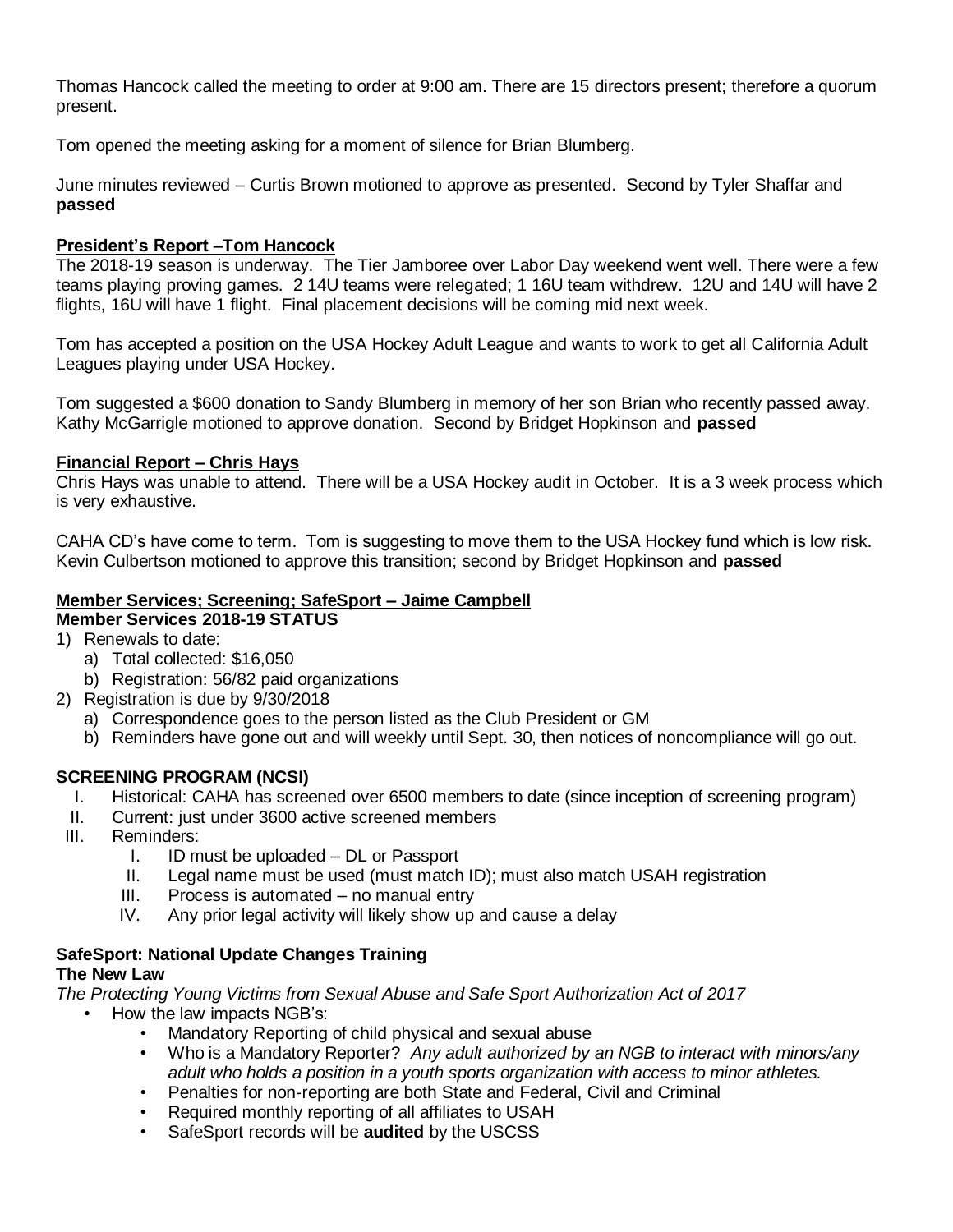- Required SafeSport Training will change: *Frequency will increase, Content will increase, Parent and Youth Training will be mandatory*
- The USCSS:
	- will investigate all claims of child sexual abuse
	- will vet all claims of child physical abuse
	- Will create and distribute all new training and education
	- Will manage audits of affiliate SafeSport records

## **FAQ: Does this impact house or rec programs? Yes. Any program that requires USAH registration of their members is required to comply with SafeSport in entirety.**

## **SafeSport Training**

- $\blacktriangleright$  CAHA Website is completely updated; all resources are there.
- All member organizations have a SafeSport coordinator named for 2018-19.
- ▶ SCAHA Board meeting training on 8/8/18. NorCal Board meeting is 8/15/18.
- ▶ 7 organizations have brand new SafeSport coordinators; they are required to take Webinar training with Jaime.
- ▶ 4 Webinars on the changes have taken place; more will be scheduled the week of Sept 16-22 (then they will be recorded and available on the Website).
- A successful pilot "SafeSport for Coaches" took place in Lake Tahoe; Jaime is going to release dates for coaching Webinars. Not mandatory, just available.
- Jaime has created a very short "SafeSport for Officials" presentation (3 slides) that can be inserted into the Instructor training courses and also posted on the Officials association Websites. First will be IHONC next weekend.
- ▶ Next: Piloting "SafeSport for Players" will test this in Northern California, with Vacaville and GSE. Hope to have the pilot ready by mid October.

# **Player Safety Program Update May 2018**

Player Safety: 2018-19 Focus

# **National Office:**

The top priorities of the national office are:

- Player Safety Coordinator rollout
- Athlete Injury Management database
- Pilot an injury detection education program
- National concussion protocol / RTP document is next
- AED's in rinks

# **Pacific District:**

- Concussion Program:
	- Changes to District Acknowledgement/Protocol (done)
	- Concussion Champion Program roll-out (September)
	- Concussion program for female athletes
	- Official's Education (done)
- Assist with Player Safety Coordinator program development

## **Legal Counsel – Lance Burrow**

Lance distributed copies of the 2018-19 Whistleblower Policy; 2018-19 Record Retention Policy and 2018-19 Conflict of Interest Policy. The 2018-19 Conflict of Interest Questionnaire will be emailed to all voting Directors and Officers. Completed copies should be sent to Teresa.

## **Dispute Resolutions & Penalty Review – Rosemary Voulelikas**

Rosemary reported that there have been a lot of GM's already, but no match penalties. Seeing quite a few hateful language penalties among the adults. Rosemary would like to do a rink tour to visit all Adult Leagues.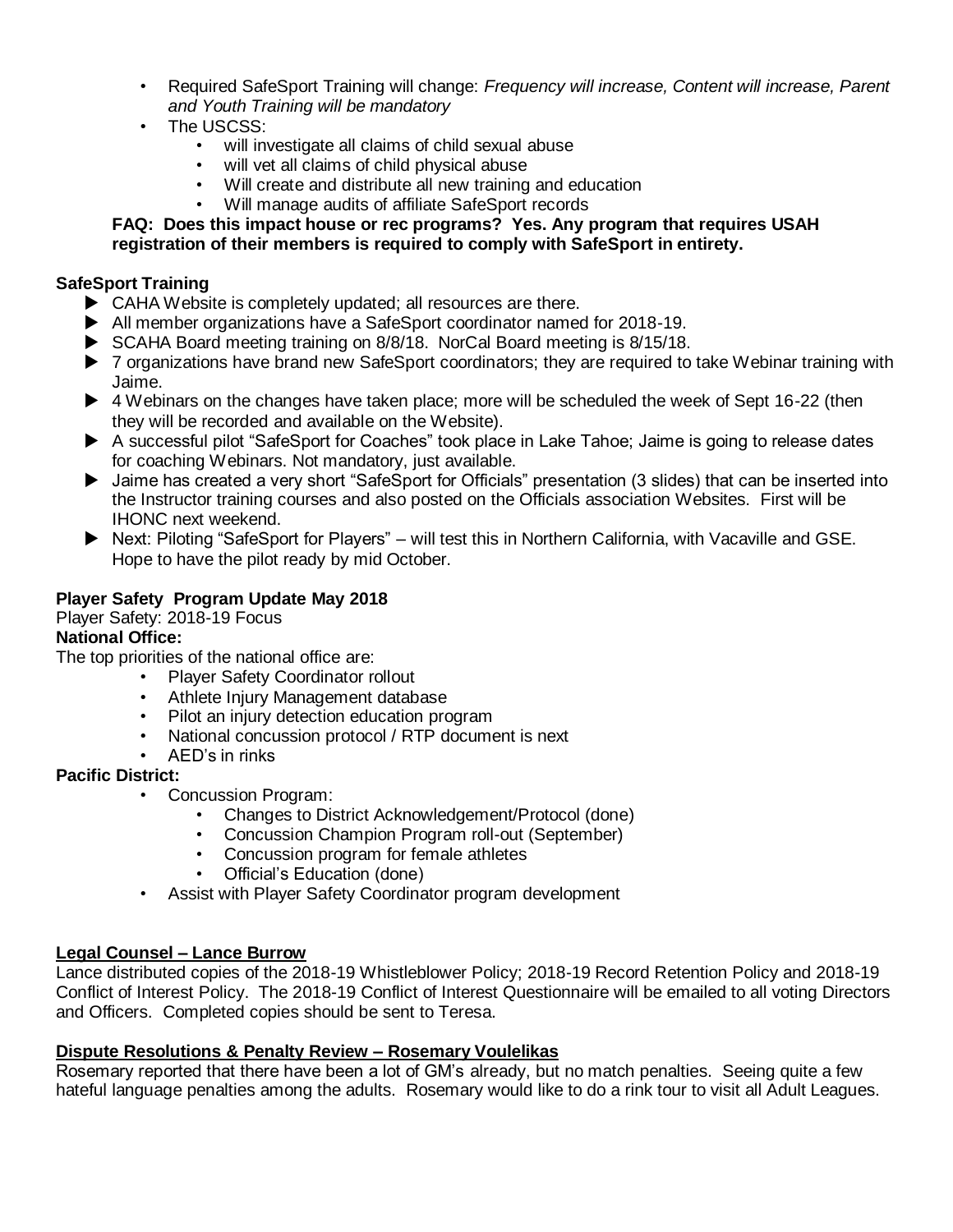#### **CAHA Select Camp – Rosemary Voulelikas**

Rosemary reported that ice has been booked and feelers are being sent out for evaluators.

#### **ADM Update/Report – Ben Frank**

Ben is forming an ADM Committee. Members include Rick Hutchinson, Mike Janda and a King's representative. California is at the top amongst USA Hockey for ADM. Ben would like CAHA to have rules in place to control/mandate ADM. Ben is suggesting CAHA look into controls for play ups and out of state travel – especially for the younger age groups.

#### **Director of Referees Report – Mark Mauro**

Mark was unable to attend - no update

#### **Youth Council Report – Laura Cahn**

Laura reminded everyone that we are in a rules change year and would like any suggestions for changes submitted by committee chairs to Youth Council. The first rules committee meeting will take place October 12. Rules will be approved in January.

There are now 3 High School Leagues in CAHA – Kings, Ducks and Sharks.

The league is growing and NORCAL is considering a 14BB division.

Laura presented the Youth Council's recommendations for Playoff locations.

Tyler Shaffar motioned to have all Tier I and High School 1A & 2A States at Irvine. Second by Chris Hathaway. Motion **passed** by a vote of 13 to 1.

Bridget Hopkinson motioned to approve Youth Councils recommendation to have AA playdowns in Simi Valley and Vacaville. Second by Kevin Culbertson. Motion **passed** by a vote of 11 to 3.

Rosemary Voulelikas motioned to approve Youth Councils recommendation to have Tier II States in Escondido. Second by Bridget Hopkinson. Motion **passed** by a vote of 13 to 1.

Bridget Hopkinson motioned to approve Youth Councils recommendation to have High School States in Valencia. Second by Kevin Culbertson. Motion **passed** by a vote of 13 to 1.

Rosemary Voulelikas motioned to approve Youth Councils recommendation to have A/B/BB States in San Jose. Second by Bridget Hopkinson. Motion **passed** by a vote of 13 to 1.

## **Tier I/Tier II Commissioner Report – Kevin Culbertson**

Kevin mentioned that things are off to a good start.

#### **High School Commissioner Report – Rosemary Voulelikas**

Rosemary mentioned that the High School rules need to be cleaned up. There are 6 pure and 4 combined Nationally Bound teams. Rosemary is not handling state only teams.

#### **Girls/Womens Commissioner Report – Bridget Hopkinson**

Bridget mentioned that declarations are due October 1. Only an even number of teams will be allowed to participate in Pacific District. District playoffs will be in Anchorage starting February 27. There have been 2 girls from CAHA invited to National Camp.